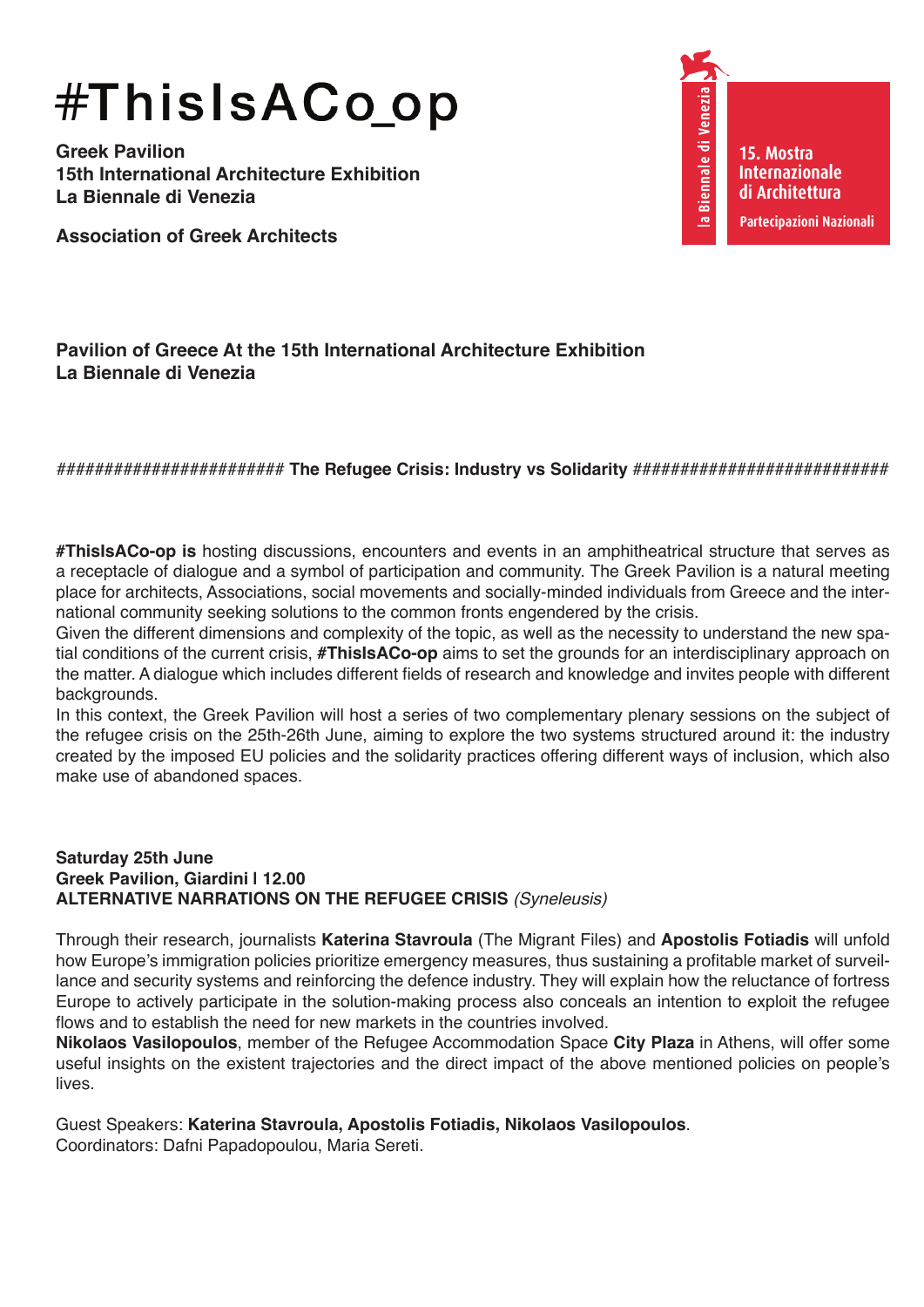### **Sunday 26th June Greek Pavilion, Giardini | 15:00 EUROPE AS A PLACE TO BE INHABITED: LINKING IMMIGRATION AND (THE CASES OF) ABANDONED SPACES** *(Syneleusis)*

**Edoardo Salzano** and **Paolo Dignatici** will discuss the existent and potential ways to address the refugees' and migrants' needs, examining the trajectories of the moving population from their countries of origin to their final destination, if existing. In this inclusion process, the two-fold term of "void" could seem useful: the void seen both as a spatial condition (abandoned buildings or entire areas) and as gaps and lacks in financial and social terms and processes, as well.

Through the paradigm of City Plaza, **Nikolaos Vasilopoulos** will analyze the potentials of self-managed solidarity structures. **Foteini Georgakopoulou**, participant of **#ThisIsACo-op**, will talk about her experience as a member of the NGO Voluntary Work of Athens, working with Kurdish refugees who squatted abandoned houses in the beginning of the '00s, and will attempt to draw a parallel with the current situation.

**Stefano Ferro**, the spokesman of **"Padova Accoglie"**, will illustrate the activities of this initiative of solidarity: "Padova Accoglie" runs several participatory socio-economic projects among local communities and migrants in order to offer hospitality to the latter, taking advantage of redundant buildings and the network of associations existing on the provincial territory.

Skype Teleconference with **Gianna De Masi**, Town Councilor for Cultural, Equal Opportunities, Peace and Migrants Policies of the municipality Rivalta di Torino.

Guest Speakers: **Edoardo Salzano, Paolo Dignatici, Stefano Ferro, Fotini Georgakopoulou, Gianna De Masi** (via Skype)**, Nikolaos Vasilopoulos**.

Coordinators: Ilaria Boniburini, Dafni Papadopoulou, Filippomaria Pontani, Maria Sereti.

**#ThisIsACo-op |** Greek Pavilion, 15th International Architecture Exhibition – La Biennale di Venezia **Exhibition duration** | 28 May – 27 November 2016 **Location** | Giardini, Venice, Italy **Commissioner** | Ministry of Environment and Energy, General Secretary of Spatial Planning and Urban Environment, Eirini Klampatsea **Curator** | Association of Greek Architects, SADAS-PEA

**Info**

The Association of Greek Architects was established in 1922 in Athens. The Association's mission is to promote, disseminate and preserve architecture in Greece, as well as to safeguard the interests of its members. The Association's agenda includes promoting the industry's distinctive professional identity, protecting architects' professional rights and developing a nationwide organisation.